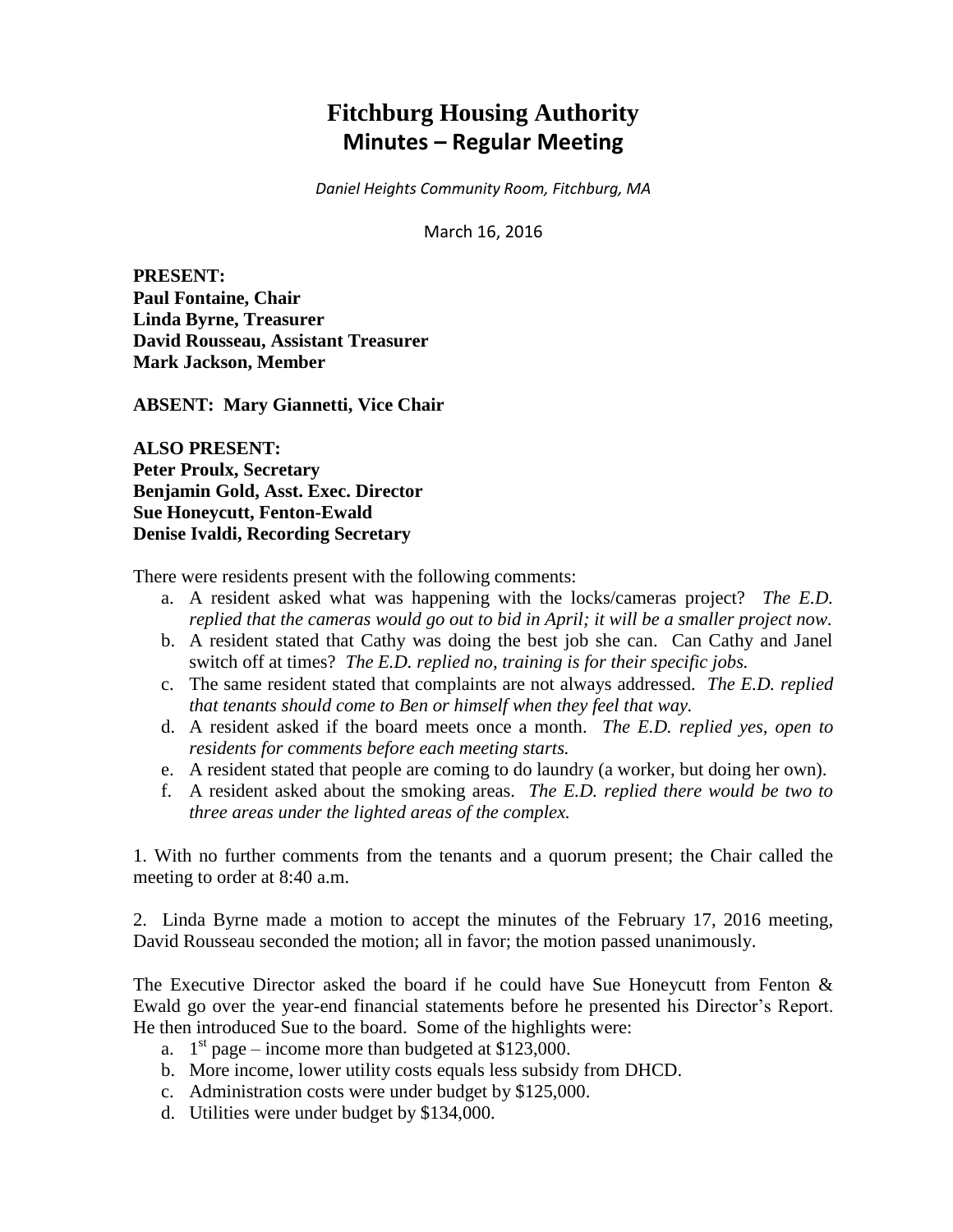- e. Ordinary maintenance (labor, supplies, contract costs) was over budget by \$83,000.
- f. Section 8 program made some money.
- g. MRVP lost some money; administrative fee extremely low.
- h. Reserves (state) were at 16.86%.
- i. 689-C Reserves were negative.
- j. Section 8 Reserves were \$39,483 negative last year; will recoup this year.
- k. 240 Ashburnham shows \$18,000; this included repairs to the building (baths, floors and painting).
- l. 2016 budgets were approved.
- m. The January 2016 financial statement was not reviewed; Sue needs to amend.

Linda Byrne made a motion to accept the year-end statements, Mark Jackson seconded the motion; all in favor; the motion passed unanimously.

The board thanked Sue for coming in.

- 3. The Executive Director Report:
	- a. The 2016 budgets were approved.
	- b. A reminder that the NAHRO Annual Conference is May  $22-25$ <sup>th</sup>.
	- c. Board Member emails a Public Housing Notice states that all board member emails be posted in every complex for accessibility.
	- d. Year-End Certifications later for board signatures.
	- e. Capitalization and Disposition Policy resolution later for approval.
	- f. Employee Vision Plan resolution later for approval (subsidized plans throughout the state).
	- g. Congregate Facility Redevelopment Plan resolution later for approval. This space has been off-line for ten to twelve years. We currently have four to five residents there; remainder of space is being used for storage. We are asking to redesign for five bedrooms; there is not enough need for total congregate.
	- h. Credit Card Policy resolution later for approval.
	- i. New Chief Procurement Officer (CPO), Adam Gautie. Adams comes to us from Fall River Housing Authority.
	- j. RCAT working with 68 housing authorities; modernization and shared procurement.
- 4. Financial Report:

The Year-End statement was presented earlier by Sue Honeycutt. The January 2016 statement needs to be amended.

- 5. Facilities Report:
	- a. Work orders 80% completed within 24 hours.
	- b. Locks/Camera project wireless cameras now.
	- c. Green Acres roof project final walkthrough and punch list the end of the month.
	- d. Daniel Heights siding/rails project, asbestos caused bids to be high. We will go out to bid again per DHCD.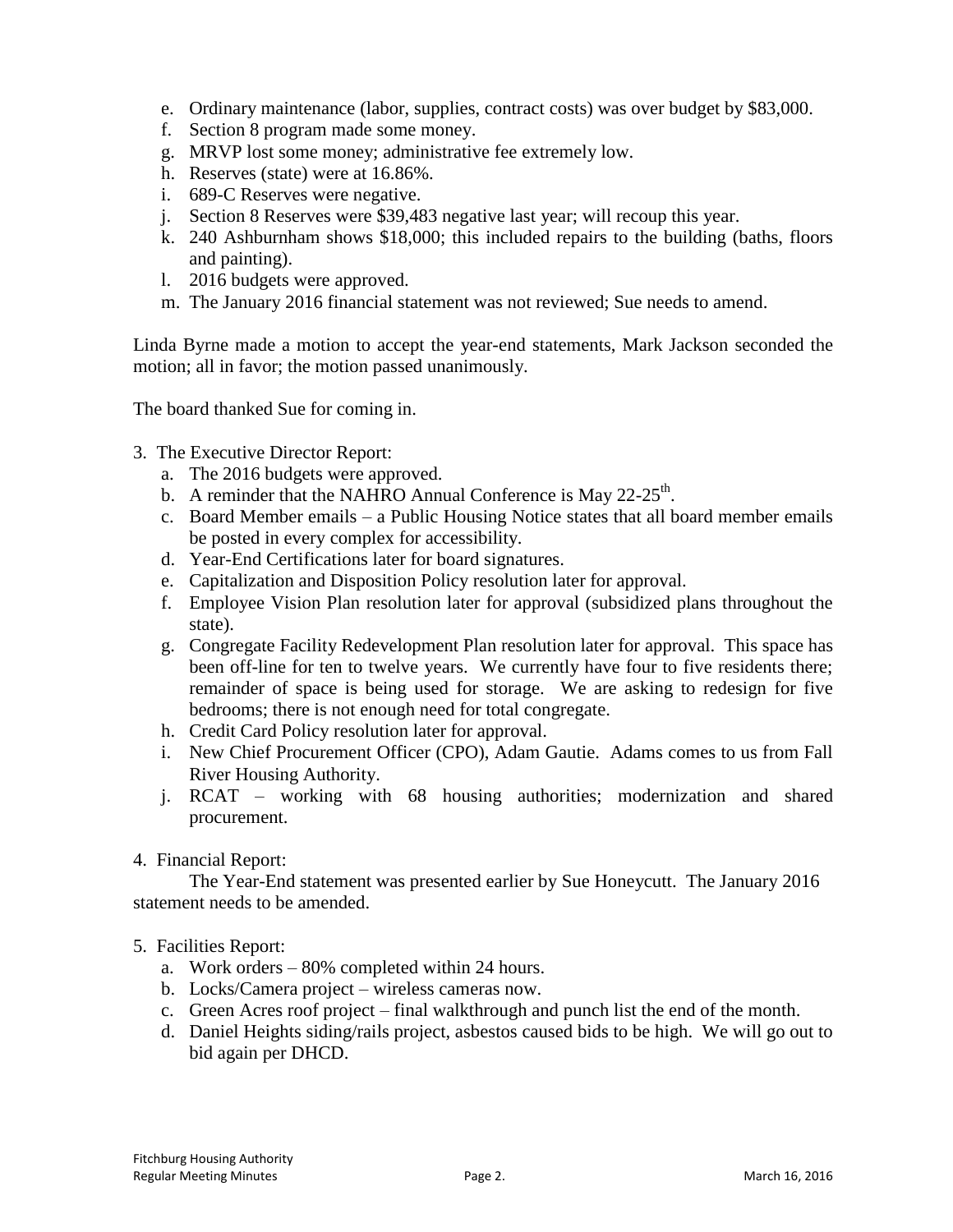- 6. State Housing Report:
	- a. We will have a more detailed report going forward.
	- b. 90% overall occupancy. The A.U.P. will require 98% occupancy.
	- c. Daniel Heights is at 95% occupancy right now (three vacancies out of 56 units).

Discussion on waivered units at all locations. Waiting for DHCD money for asbestos abatement at Wallace Towers, etc.

- 7. Section 8 Report: No discussion – 98% leased up.
- 8. Old Business: None
- 9. New Business:

The following resolution was presented by the Chair:

# RESOLUTION TO ADOPT A VISION PLAN COVERAGE FOR FITCHBURG HOUSING AUTHORITY EMPLOYEES

## Resolution 2016-03-01

| Whereas: | The Executive Director of the Fitchburg Housing Authority has<br>recommended to the Board of Commissioners to add a Vision Plan<br>Coverage for the employees of the Fitchburg Housing Authority, and |
|----------|-------------------------------------------------------------------------------------------------------------------------------------------------------------------------------------------------------|
| Whereas: | The Executive Director has provided two potential plans for review by<br>the Board (see attached).                                                                                                    |

### NOW THEREFORE BE IT RESOLVED,

That the Fitchburg Housing Authority Board of Commissioners adopt a Vision Plan Coverage for the Fitchburg Housing Authority employees.

- RESOLVED, Motion made by Linda Byrne to approve adoption of a Vision Plan Coverage for Fitchburg Housing Authority as recommended by the Executive Director.
- SECONDED, David Rousseau seconded the motion, and the motion was passed by a unanimous vote.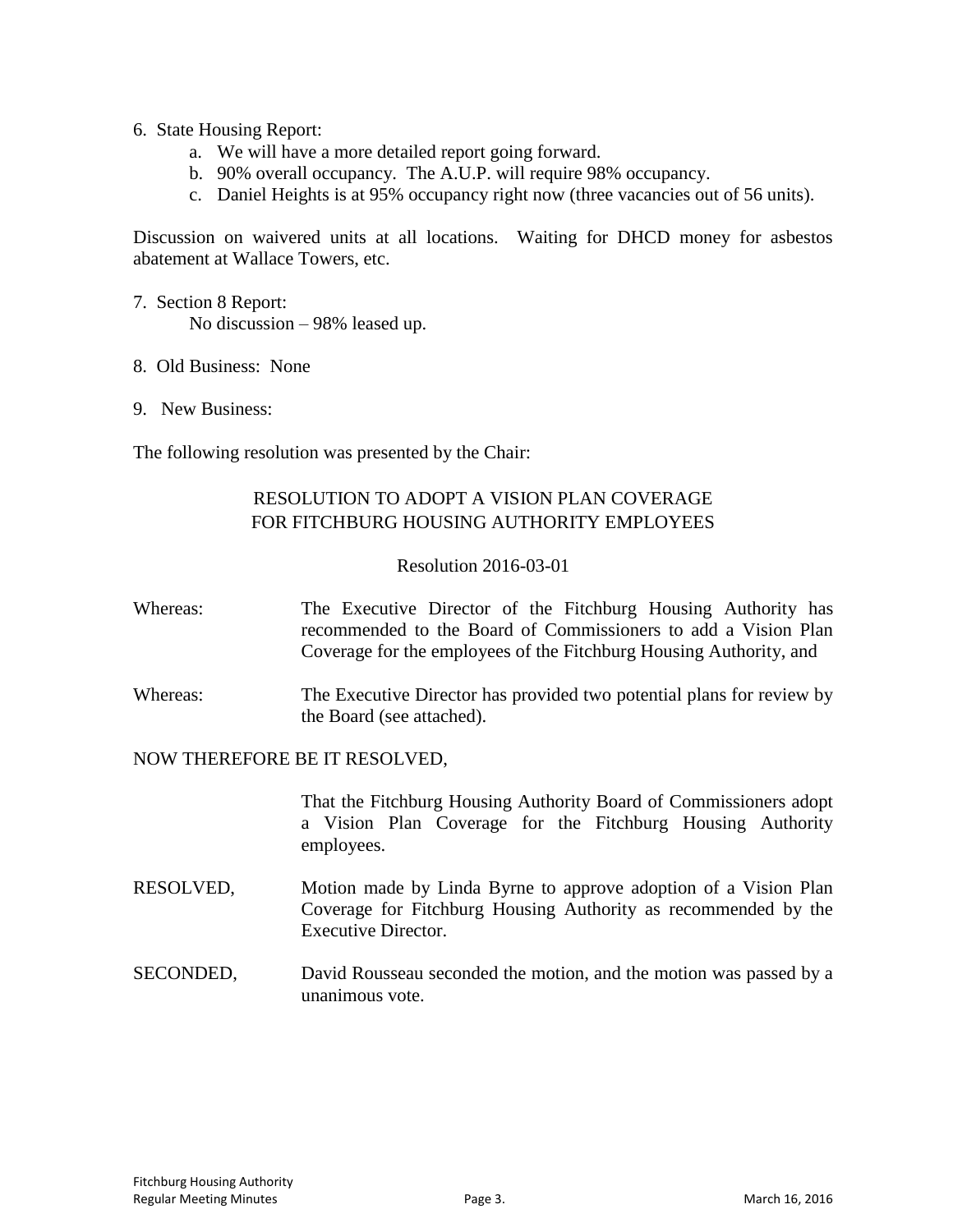# RESOLUTION FOR EXECUTION OF DHCD REQUIRED YEAR-END FINANCIAL STATEMENT CERTIFICATIONS

Resolution 2016-03-02

## Whereas: The Fitchburg Housing Authority has the need to be in compliance with DHCD year-end financial certifications as follows:

- 1. Year-End Financial Statements Certification (400-1)
- 2. Year-End Financial Statements Certification (MRVP)
- 3. Year-End Financial Statements Certification (667-A)
- 4. Year-End Financial Statements Certification (689-C)
- 5. 400-1 Budget Cert. (Fiscal Year Beginning January 1, 2016)
- 6. MRVP Budget Cert. (Fiscal Year Beginning January 1, 2016)
- 7. 667-A Budget Cert. (Fiscal Year Beginning January 1, 2016)
- 8. 689-C Budget Cert. (Fiscal Year Beginning January 1, 2016)
- 9. Salary Certification (Fiscal Year Ending 2015)
- 10. Schedule of Positions and Compensation

## NOW THEREFORE BE IT RESOLVED,

That members of the Fitchburg Housing Authority Board of Commissioners hereby approve the year-end financial statement certifications (listed above) and authorize all Board Members to execute the certifications.

- RESOLVED, Motion made by Linda Byrne to certify and execute the year-end financial statement certifications in compliance with the DHCD requirement.
- SECONDED, Mark Jackson seconded the motion, and the motion was passed by a unanimous vote.

# RESOLUTION TO AUTHORIZE THE EXECUTIVE DIRECTOR TO PURSUE A 667-5 CONGREGATE FACILITY REDEVELOPMENT PLAN

# Resolution 2016-03-03

| Whereas: | The Fitchburg Housing Authority Executive Director desires to have a<br>redevelopment plan for the 667-5 congregate suite, and |
|----------|--------------------------------------------------------------------------------------------------------------------------------|
| Whereas: | The current ten bedroom congregate suite has four occupants.                                                                   |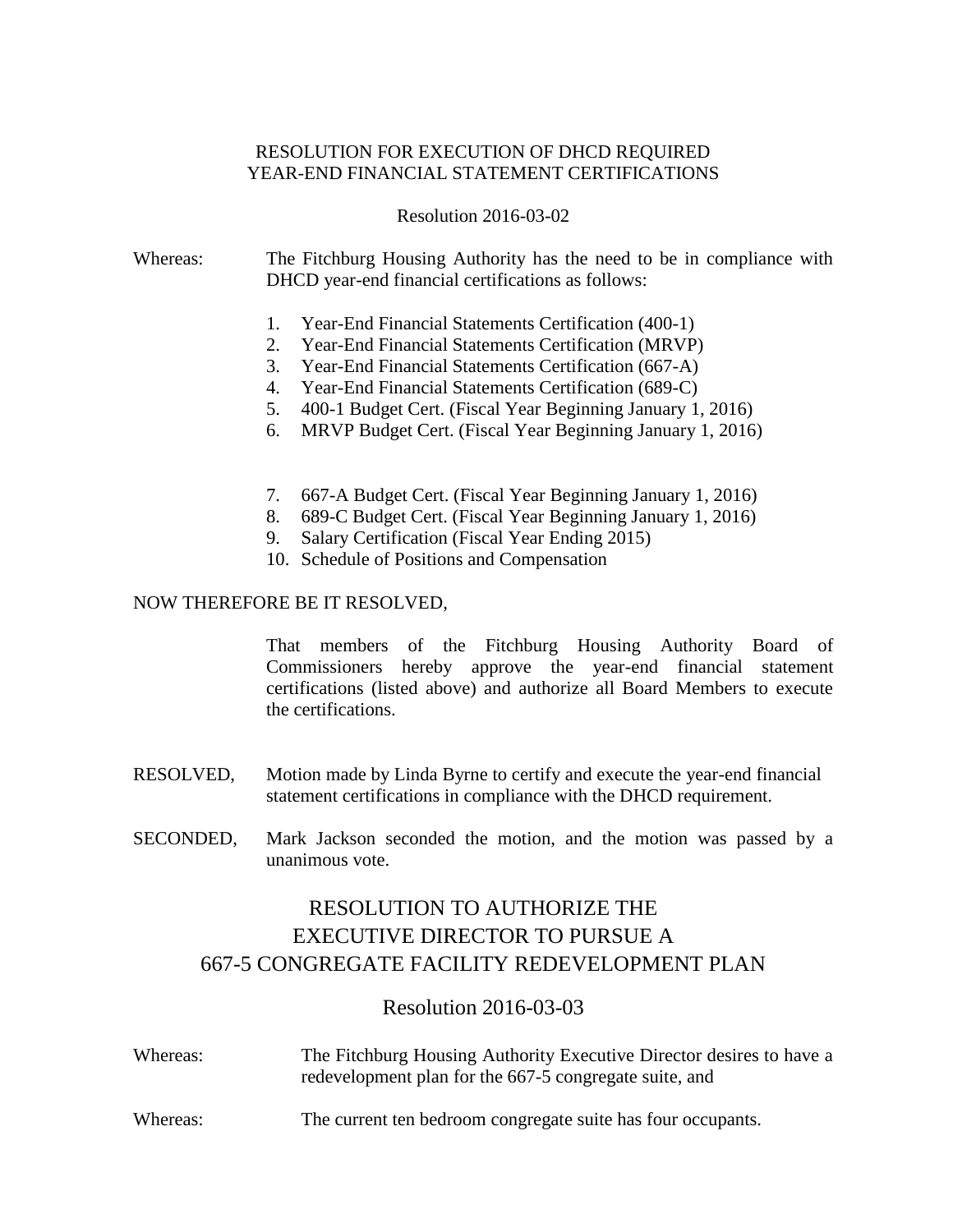#### NOW THEREFORE BE IT RESOLVED,

|  |                                      | That the Fitchburg Housing Authority Board of Commissioners          |  |  |  |
|--|--------------------------------------|----------------------------------------------------------------------|--|--|--|
|  |                                      | authorize the Executive Director to pursue a redevelopment plan that |  |  |  |
|  | will result in a five bedroom suite. |                                                                      |  |  |  |

RESOLVED, Motion made by David Rousseau to authorize the Executive Director to pursue a redevelopment plan for the 667-5 congregate suite.

SECONDED, Mark Jackson seconded the motion, and the motion was passed by a unanimous vote.

### RESOLUTION TO ADOPT A CREDIT CARD USE POLICY

#### Resolution 2016-03-04

Whereas: The Fitchburg Housing Authority has the need to adopt a credit card use policy to monitor the spending of FHA certain employees regarding purchases for business purposes in conjunction with employees' job duties. All credit card purchases will adhere to the FHA procurement policy adopted by this board on July 22, 2015.

### NOW THEREFORE BE IT RESOLVED,

That the Fitchburg Housing Authority Board of Commissioners approve the credit card use policy to be effective immediately.

- RESOLVED, Motion made by David Rousseau to approve the credit card use policy effective immediately.
- SECONDED, Mark Jackson seconded the motion, and the motion was passed by a unanimous vote.

# RESOLUTION TO ADOPT A CAPITALIZATION AND DISPOSITION POLICY

## Resolution 2016-03-05

Whereas: The Fitchburg Housing Authority has the need to adopt a Capitalization and Disposition policy to comply with the U.S. Department of Housing and Urban Development's (HUD) Annual Contribution Contract (ACC), HUD Handbook 7475.1 "Financial Management Handbook" and the Executive Office of Communities and Development's "Accounting Manual for State-Aided Housing." The policy will be effective for all programs in accordance with the Generally Accepted Accounting Principles (GAAP).